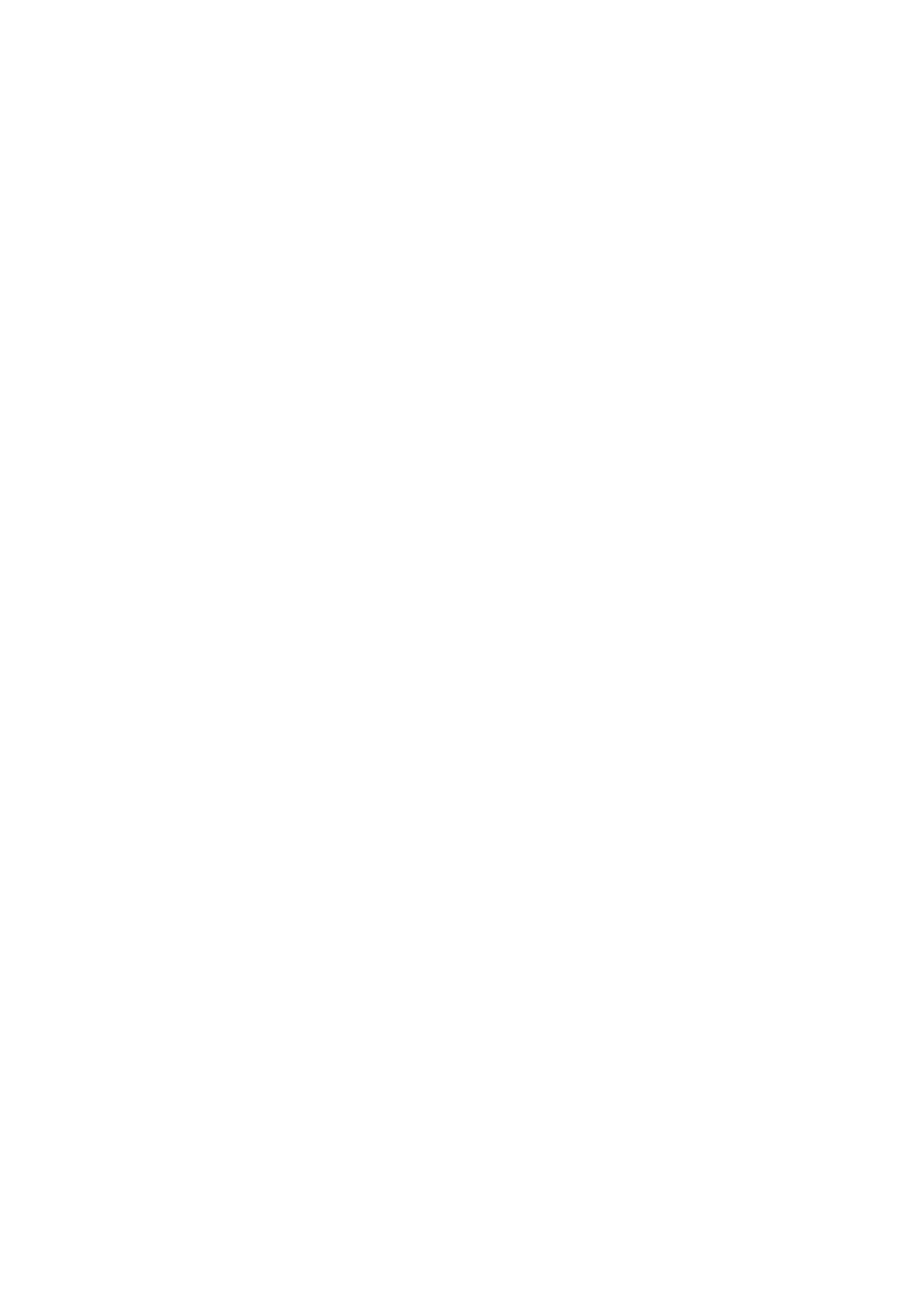

CARIBBEAN REALITY STUDIES CENTER [www.crscenter.com](http://www.crscenter.com/) **crscenter@crscenter.com**

*Research for transformative action*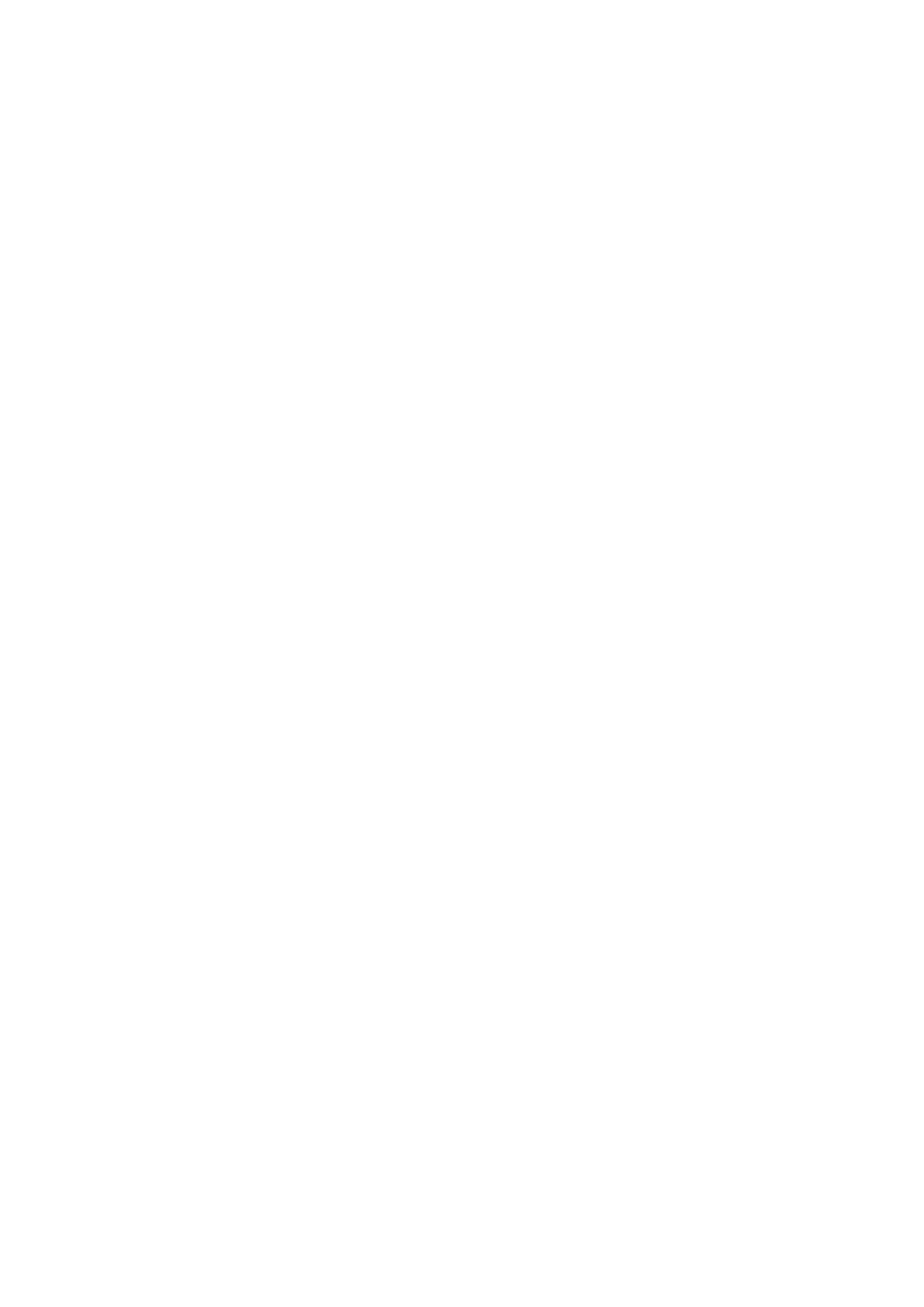

# **1. PROFILE**

Caribbean Reality Studies Center is a research and training center that focuses on research for transformative action. Since its foundation in 1999 in Aruba, it has carried out many research projects, with a wide variety of topics in the social field, as well as international projects in cooperation with universities, private organizations and foundations. CRSCenter conducts comparative, cross-cultural, cosmopolitan and development-based research on social, cultural, economic, environmental, political and communication issues. The pillars of its research are a context-based, social reality oriented, forward-looking and policy-relevant approach to development that is different from traditional dominant development models and theories, which have all failed. Development is the mobilization of the inherent potentialities in interactive response to the challenges posed by nature, habitat and history to realize a sustainable project with an internal locus of command. The Center's extradisciplinary approach avoids fragmentation within the traditional boundaries of today's social science disciplines. Research at CRSCenter is at the service of development to give back to the community knowledge and insights derived from society.

Given its development orientation that connects with the life-giving force of evolution, which is *Life always seeking more life*, CRSCenter made a significant contribution to the publication of the book *Quest to Rescue Our Future* (Amsterdam, Rescue Our Future Foundation, 2016, 555 p., see [www.rescueourfuture.org\)](http://www.rescueourfuture.org/), which reflects the Center's research philosophy and practice. In part it is the product of the International Amazon Forest Encounter, an annual four-day retreat on the top of an Amazon rainforest mountain, which CRSCenter organized for 12 years. It brought together more than 180 professors, researchers, critical thinkers, innovators, NGO representatives and social and environmental activists from 16 countries to reflect on ideas for responding to the existential challenges facing humanity today and to discuss alternatives for a better future for humanity, with comments that helped shape the recently published book.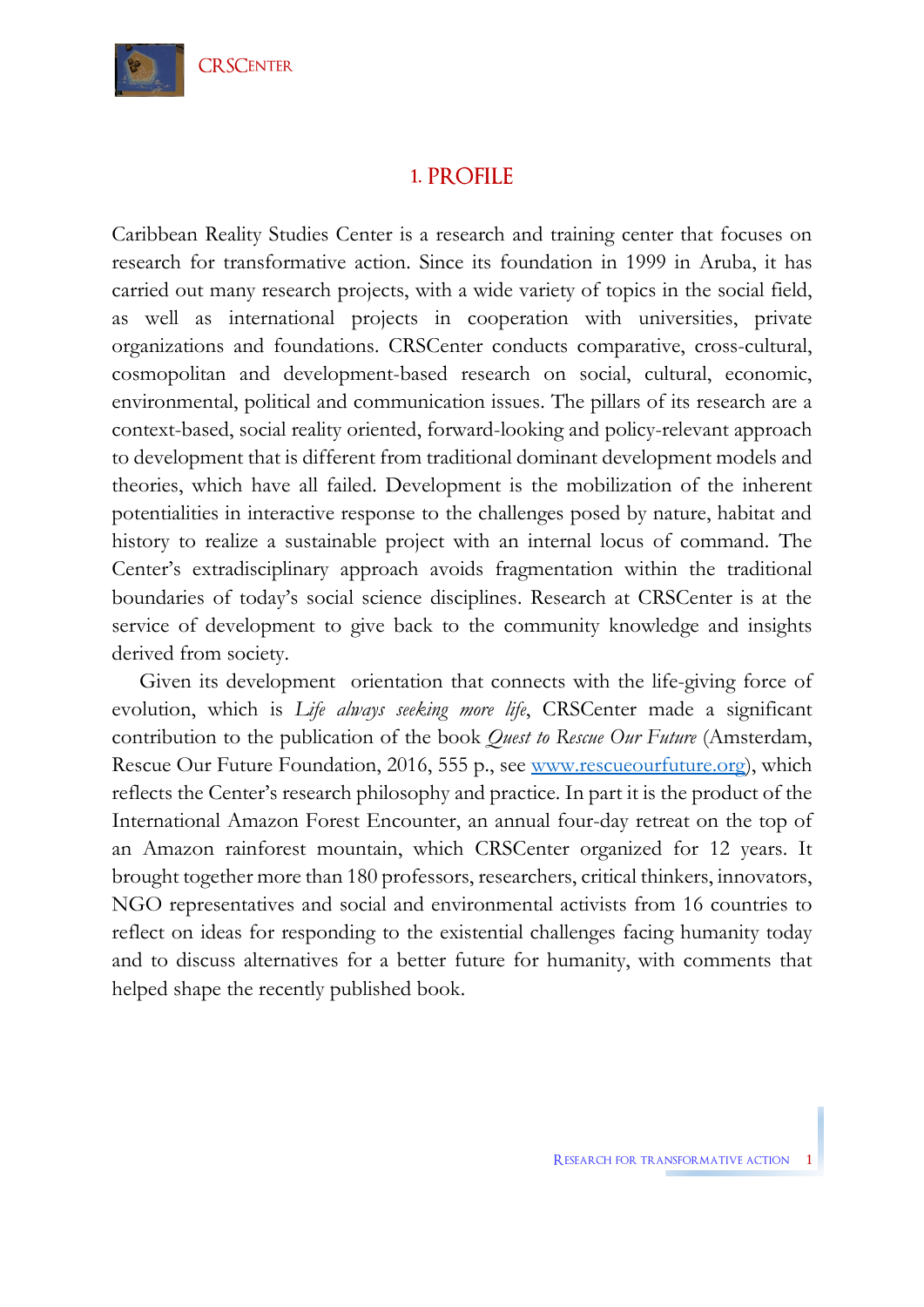

# **2. ORGANIZATION AND EXPERTISE**

CRSCenter is a registered public liability company established in Aruba in 1999 to carry out scientific research, training and consultancy. The director of CRSCenter is Dr. Glenn Sankatsing, a methodology expert with four decades of experience in scientific research in various countries, who holds a PhD in social and economic sciences. In addition to the permanent staff, the Center establishes for each research project a customized team of experts and researchers qualified to address the specific research questions of the study. The Center has access to a pool of experienced interviewers, data entry specialists and other support staff from previous research that can be used for specific research projects. The Center's research infrastructure is continuously updated by adapting to new methodological knowledge, improving access to data sources, updating documentation and expanding the pool of associated researchers. The institutional strengthening of CRSCenter also focuses on the accumulation of methodological advances, research results and experiences to improve the validity and reliability of research methods and conceptual models in the social context of the place of research.

|                            | <b>CONTACT DETAILS</b>                 |
|----------------------------|----------------------------------------|
| Company name               | Caribbean Reality Studies Center N.V.  |
| <b>Chamber of Commerce</b> | Registration number: 26135.0           |
| Abbreviation               | <b>CRSCenter</b>                       |
| Address                    | Turibana 68 B, Altovista, Noord, Aruba |
| Webpage                    | www.crscenter.com                      |
| E-mail                     | $\text{c}$ rscenter@crscenter.com      |
| Telephone                  | 297-5863852                            |
| Cell phone                 | 297-5936369                            |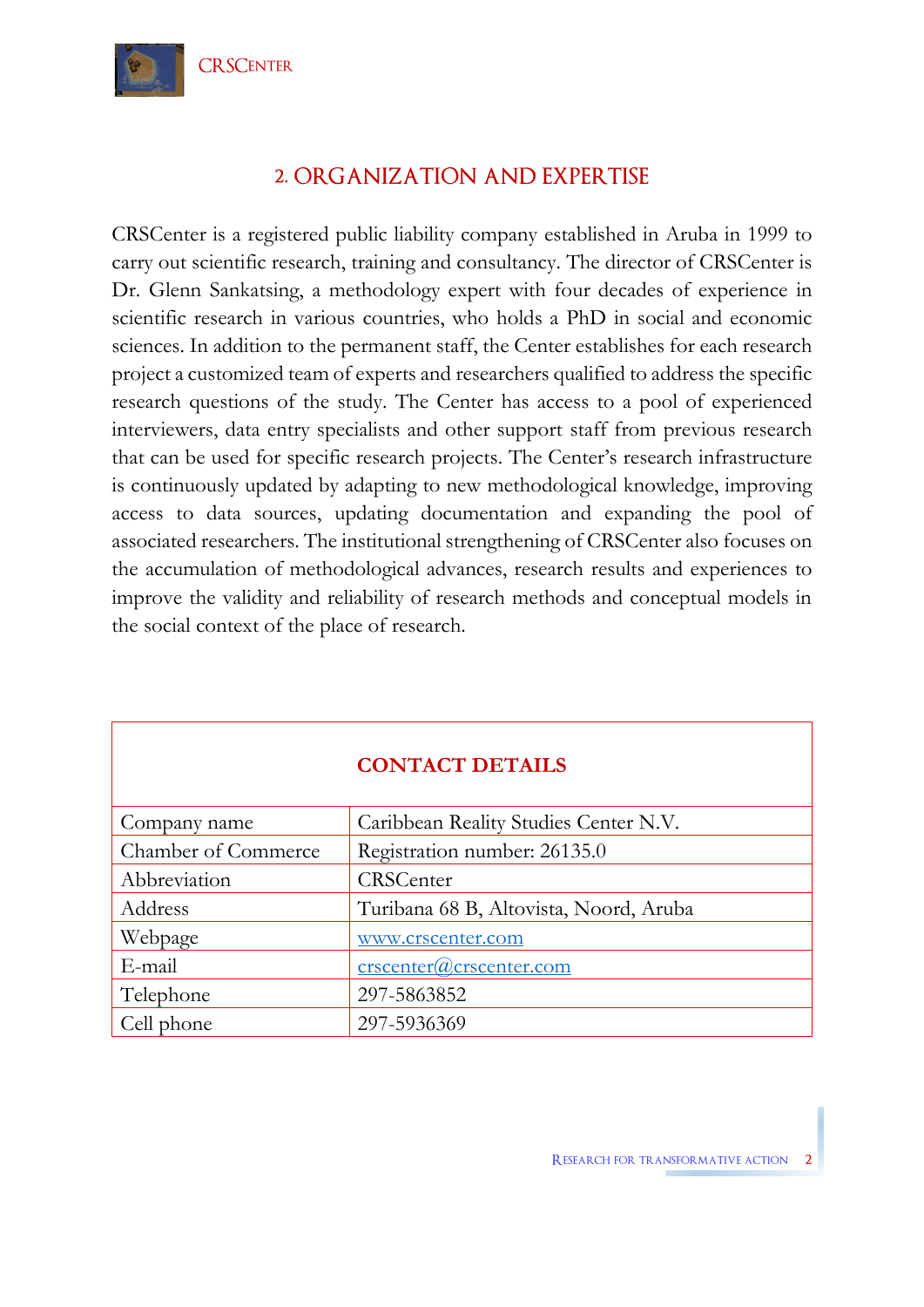

| Bank details | RBC Aruba                                        |
|--------------|--------------------------------------------------|
|              | Bank address: Italiestraat 36, Oranjestad, Aruba |
|              | Swift code: RBTTAWAW                             |
|              | Account holder: Caribbean Reality Studies Center |
|              | Account number: 7700000100070998                 |

# **3. RESEARCH PHILOSOPHY AND THE CONTOURS OF RESEARCH**

An extradisciplinary approach, based on context and social reality, not fragmented along the traditional boundaries of current social science disciplines, provides the methodological basis for studies, analyses and actions to promote development at the national, regional and global levels. The mobilization of one's own potentialities, the promotion of self-realization and the resulting internal social dynamism inform the Center's research priorities and the search for valid theoretical approaches and appropriate methodological techniques. While critically borrowing from research methodology and available theoretical knowledge, we transcend fragmentation by academic claims on certain segments of social life and society, which current social science disciplines appropriate as their exclusive competence. The extradisciplinary approach rejects the dominant inverted logic that the anatomy of the academy determines the anatomy of society, which means that societies are divided in the same way that universities are separated in faculties.

Achievements and devices of other places that can be successfully seasoned for their proper use are taken advantage to benefit a process of self-realization. However, paternalistic context-free imitation, self-denial and the transfer of achievements, models and standards from outside can never be the engine of development. Context-based internal social dynamism is the engine of progress.

No society can be responsibly managed when there is a lack of knowledge of its own reality, its past, its genesis and its present. Critical decisions about our development, our social and political stability and our future require solid data. However, it is a persistent misunderstanding that scientific research is directed towards objective knowledge. The aim of research is not to discover the truth, but to reduce the degree of speculation by proposing the most plausible explanation,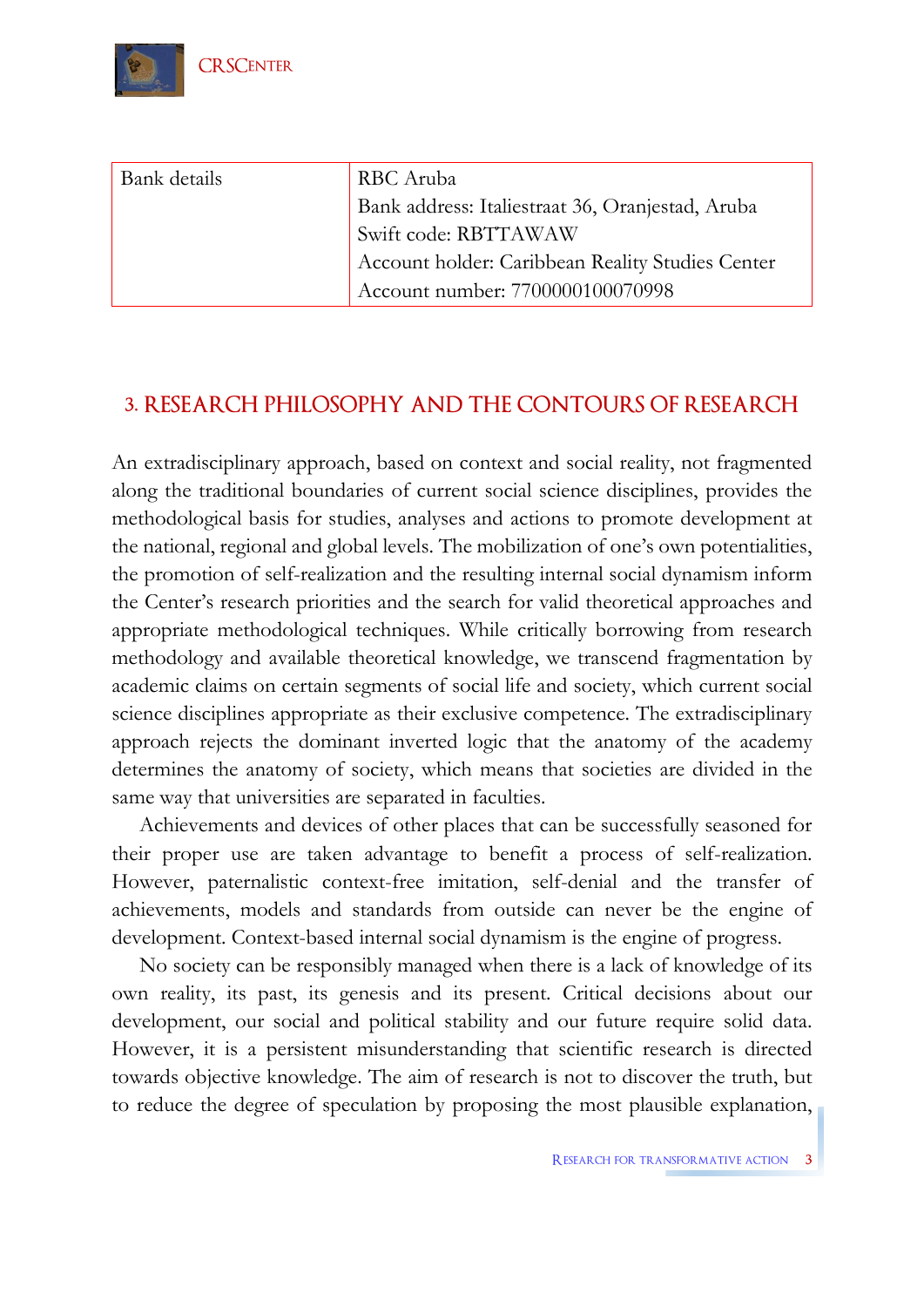

while constantly seeking better ways to face challenges and offer solutions. Unfortunately, the level of speculation in policy-making remains unacceptably high, which is why CRSCenter focuses on policy-relevant research.

No therapy is possible without diagnosis, no diagnosis without analysis, no analysis without knowledge and no useful knowledge without scientific research into social reality. That is why diagnosis, therapy and prevention are important in addressing immediate social ills. However, from a development perspective, it is not the social ills, but above all social health in a balanced society that should be at the center of attention. The primary goal of research is therefore to understand the underlying factors that cause social ills and manifest themselves in acute problems. This places problem solving, policy formulation and development at the heart of the research exercise. CRSCenter aims to improve life opportunities and prospects by expanding the knowledge base for actions that promote social, economic and political stability and well-being in healthy societies, which is a prerequisite for a sustainable future.

The Center's code of ethics consists of freedom of research, thought and action, based on pluralistic tolerance and a critical position, characterized by the determination to accept the results of systematic thinking, examination and analysis in an unadulterated manner, regardless of whether they conform to one's own wishes or to the interests of the group.

# **4. WHAT DOES CRSCENTER OFFER?**

In a spirit of development, Caribbean Reality Studies Center offers scientific research, analysis of existing data, research training and a platform for discussion and dialogue. CRSCenter is open to contract research and consultancy at the national, regional and international level that is consistent with its research philosophy and objectives, in addition to research on its own behalf.

## **1. Scientific research with implementable results**

CRSCenter carries out scientific research projects under contract for governmental, non-governmental, private, regional and international institutions on social, cultural, economic, environmental, political and communication issues. Based on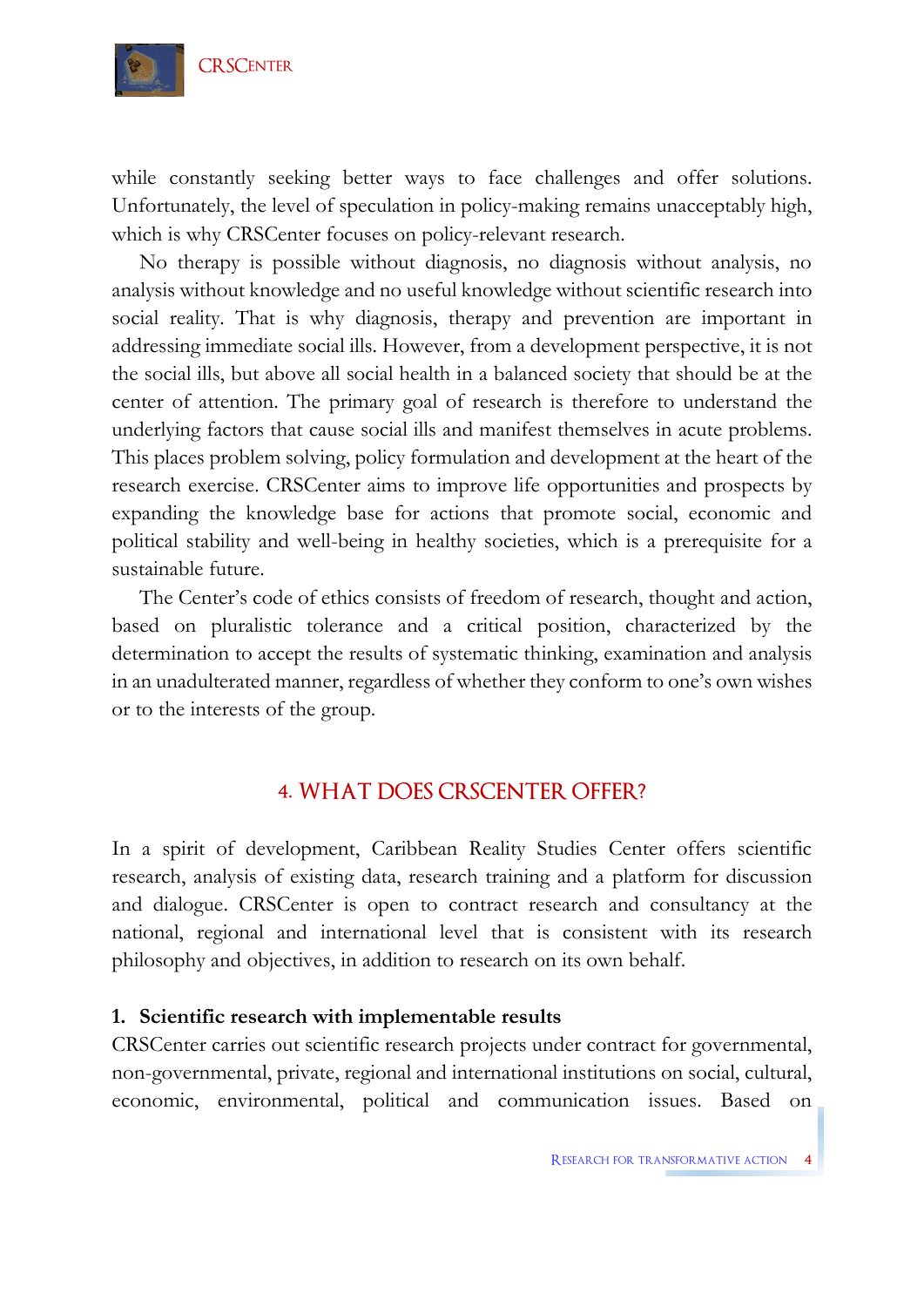

comparative, cross-cultural, extradisciplinary and development-based research, CRSCenter conducts research for transformative action to help overcome the challenges facing humanity and its societies today. Instead of technical reports that culminate in recommendations, CRSCenter strives to provide implementable results that are already translated into actions and measures to be taken with the participation of key actors on the ground.

## **2. Analysis of existing data**

CRSCenter offers services to organize, digitize and analyze existing data for organizations and institutions and to improve their data recording to make it suitable for statistical analysis in support of policy and decision-making.

## **3. Consultancy and training**

CRSCenter provides advice on the research, statistical and methodological needs of organizations. It also helps organizations to formulate their research proposals. CRSCenter offers training in research methodology and a basic and advanced course in data processing and analysis with SPSS for individual researchers, organizations and research institutions.

## **4. Platform for discussion and dialogue**

Given its general concern for the future of humanity, CRSCenter offers a platform for reflection, discussion and dialogue on the prospects and opportunities if life at the local, national, regional and global levels. In order to gather a critical mass of scholars and thinkers concerned with development and to form a young critical generation, CRSCenter regularly organizes meetings and scientific exchanges on the most urgent and critical issues on the agendas of countries, regions and the planet, in the form of seminars, workshops, courses and expert meetings.

To arrange an orientation meeting to discuss your research, data organization and data analysis needs or to use our training facilities, please contact CRSCenter by telephone (297-5863852, 5936369) or e-mail ( $\frac{\text{crescenter}(\text{a})\text{crescenter}(\text{com})}{\text{crescenter}(\text{com})}$ .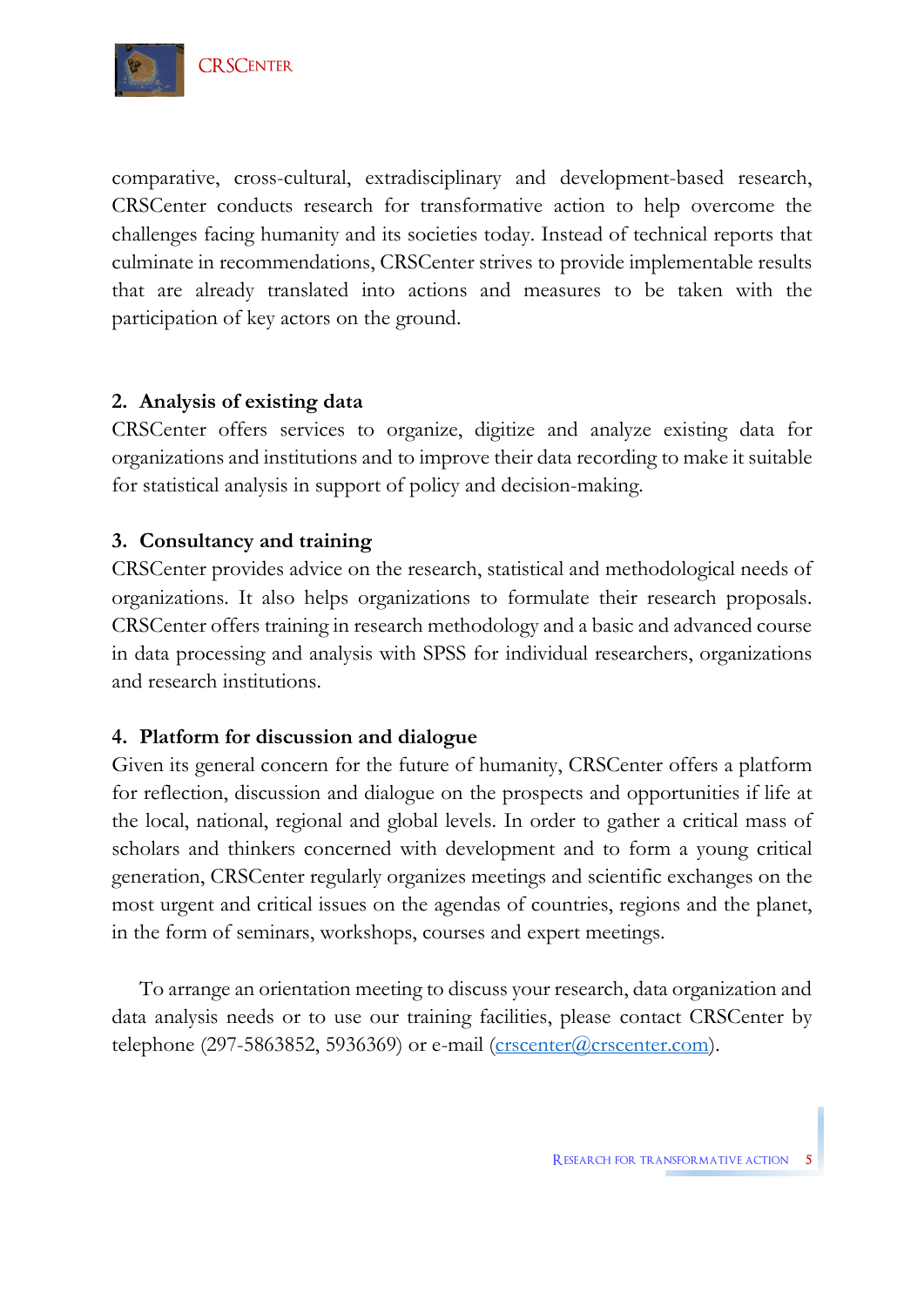# **Annex CRSCENTER RESEARCH REPORTS AND PUBLICATIONS ON ARUBA**

Over the past 20 years, CRSCenter has conducted research on many topics, including the following projects in Aruba:

*Sociale Impact van Drugs op Aruba* (Social Impact of Drugs in Aruba) Glenn Sankatsing. Oranjestad, Fundini, 1997, 190 p. (Executed by the director of CRSCenter)

*Gemeenschapsstudie voor het Ontwerp Van Parke Di Recreacion Mabon* (Community study for the design of the Entertainment Park Mabon)

Rapport uitgebracht aan het Ministerie van Publieke Werken. Aruba, Caribbean Reality Studies Center, 1999, 33 p.

*Gemeenschapsstudie voor een Commercieel en Recreatief Centrum te Sabana Basora* (Community Study for a commercial and entertainment center at Sabana Basora)

Rapport uitgebracht aan het Ministerie van Publieke Werken. Aruba, Caribbean Reality Studies Center, 1999, 36 p.

*Gemeenschapsstudie voor het Ontwerp van Parke di Recreacion Kas Ariba* (Community study for the design of the Entertainment Park Kas Ariba)

Rapport uitgebracht aan het Ministerie van Publieke Werken. Aruba, Caribbean Reality Studies Center, 2000, 64 p.

*Evaluatie Stageregeling Aruba-Nederland* (Evaluation of the training program Aruba-The Netherlands).

Onderzoek uitgevoerd voor de Directie Economische Zaken en de Vertegenwoordiging van Nederland op Aruba. Aruba, Caribbean Reality Studies Center, 2001, 58p.

*Beroepsonderwijs en Arbeidsmarkt op Aruba* (Vocational education and labor market in Aruba) Glenn Sankatsing. Aruba, CELA (Conseho di Educacion y Labor), 2001, 146 p.

*Sociale Sector van Aruba in Perspectief. Een Beleidsrelevant Diagnostisch Onderzoek* (Social sector of Aruba in perspective. A policy-relevant diagnostic study)

Aruba, Caribbean Reality Studies Center, Uitgevoerd in opdracht van het Ministerie van Sociale Zaken en Infrastructuur van Aruba, 2003, 202 p.

#### *Craft Development in Aruba*

Study executed for UNESCO at the request of the National Commission for UNESCO by Glenn Sankatsing, Caribbean Reality Studies Center, 2004, 40 p.